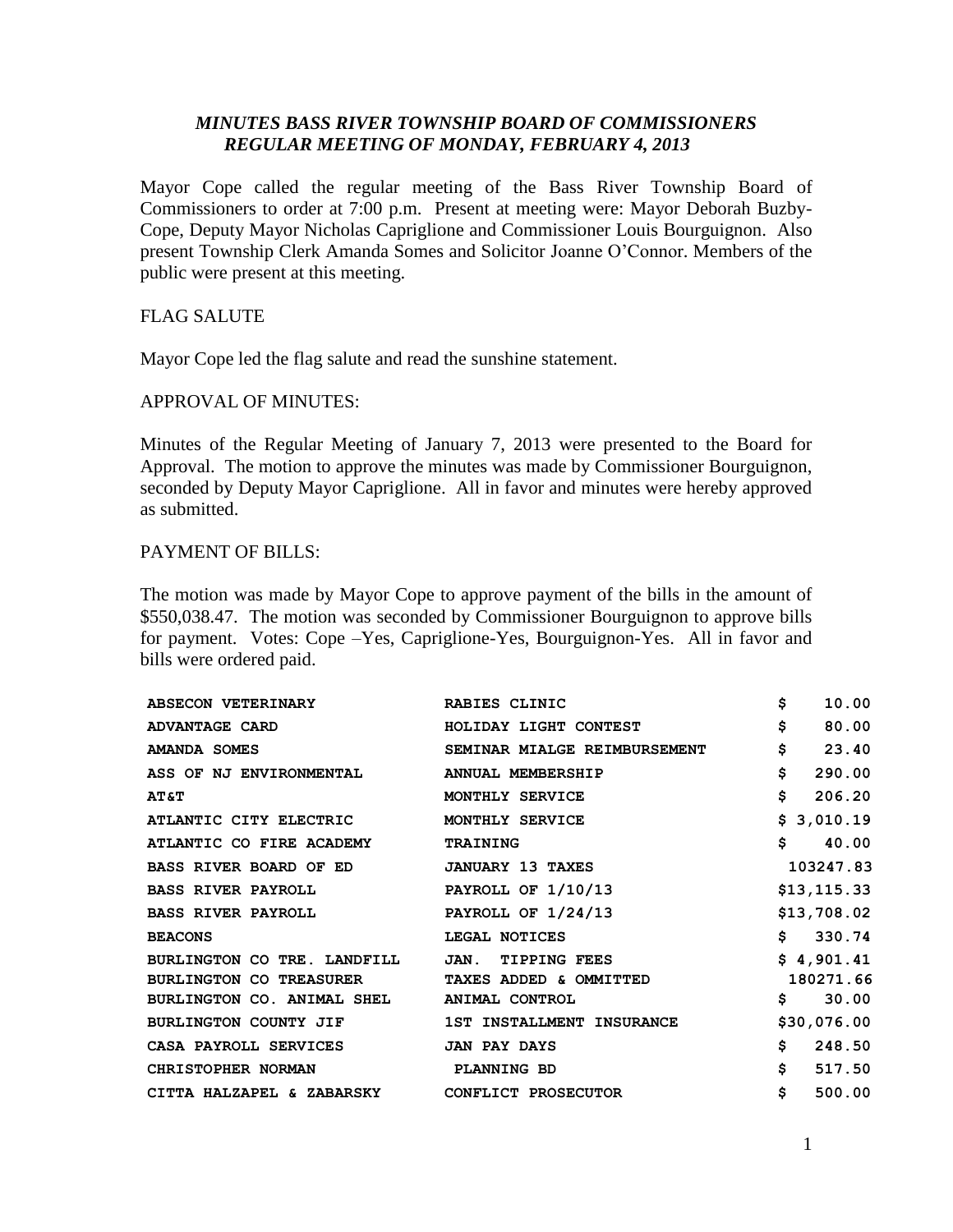| <b>COMCAST</b>                                   | MONTHLY SERVICE                 | 102.28<br>s                                     |
|--------------------------------------------------|---------------------------------|-------------------------------------------------|
| <b>DEER PARK DIRECT</b>                          | MONTHLY BILLING                 | \$<br>10.92                                     |
| EAGLESWOOD TWP                                   | SHARED SERVICES CFO             | S<br>1,000.00                                   |
| EXTEL COMUNICATIONS                              | <b>PHONE REPAIRS</b>            | \$<br>275.00                                    |
| FIRE APPARATUS REPAIR, INC TRUCK & RADIO REPAIRS |                                 | \$<br>598.88                                    |
| <b>GANN LAW BOOKS</b>                            | PLOICE MANUAL/ TITLE 40 & 40A   | \$<br>317.00                                    |
| <b>GARDENSTATE HIGHWAY PROD</b>                  | SIGNS & PARTS                   | \$<br>804.37                                    |
| <b>GRAMCO BUSINESS COMM.</b>                     | RECORDING SYSTEM                | \$1,425.00                                      |
| <b>JEREMY S. PRICE</b>                           | PUBLIC DEFENDER                 | \$<br>500.00                                    |
| <b>MCANJ</b>                                     | <b>MEMBERSHIP</b>               | \$<br>100.00                                    |
| <b>MGS PROPANE</b>                               | <b>JANUARY DELIVERIES</b>       | \$<br>592.55                                    |
| MUNICIPAL CODE CORP                              | SUPPLEMENT # 10                 | 1,930.19<br>s                                   |
| NJ CONFERENCE OF MAYORS                          | SEMINAR $2/6/13$                | \$<br>50.00                                     |
| <b>NJ LEAGUE OF MUNICIPALITIES</b>               | <b>SEMINAR</b>                  | \$<br>25.00                                     |
| OFFICE BASICS                                    | OFFICE SUPPLIES                 | \$<br>254.53                                    |
| ORCHARD HYDRAULICS                               | LINE REPAIR                     | \$<br>100.77                                    |
| PEGGY BECK                                       | MILAGE REIMBURSEMENT-BANK TRIPS | $\mathsf{s}$ . The set of $\mathsf{s}$<br>40.80 |
| PETER C LANGE                                    | <b>JAN LEGAL SERVICES</b>       | \$3,555.00                                      |
| PINELAND REGIONAL SCHOOL                         | <b>JAN PAYMENT</b>              | 178419.02                                       |
| REGISTRARS ASSOC OF NJ                           | 2013 MEMBERSHIP                 | S<br>25.00                                      |
| RUSSELL CHERKOS                                  | PROSECUTION SERVICES            | \$1,500.00                                      |
| <b>STAPLES</b>                                   | 2013 CALENDARS                  | \$<br>329.00                                    |
| <b>TIPS HARDWARE</b>                             | <b>BOOTS &amp; SPREADER</b>     | \$<br>135.98                                    |
| <b>TRANSFORMATION ENT.</b>                       | ROLL OFF SERVICES               | \$4,763.00                                      |
| US BANK CUST FOR PRO CAP                         | TT LIEN REDEMPTION              | Ŝ.<br>540.06                                    |
| <b>VERIZON</b>                                   | COURT PHONES DEC & JAN 2013     | \$1,091.46                                      |
| <b>VERIZON WIRELESS</b>                          | MONTHLY SERVICE                 | \$<br>134.44                                    |
| <b>WEX BANK</b>                                  | FUEL DEC 2012                   | \$<br>811.44                                    |

ORDINANCES & RESOLUTIONS:

#### **ORDINANCE 2013-01**

# **AN ORDINANCE OF THE TOWNSHIP OF BASS RIVER AMENDING CHAPTER 5.08 OF THE REVISED ORDINANCES OF BASS RIVER TOWNSHIP**

Mayor Cope read Ordinance 2013-01 by title. Upon the motion by Commissioner Bourguignon, seconded by Deputy Mayor Capriglione Ordinance 2013-01 was approved and meeting was open for public hearing. Votes: Cope-Yes, Capriglione-Yes, Bourguignon-Yes. Comments: None. Being no public comment, the motion to close the public portion was made by Commissioner Bourguignon, seconded by Deputy Mayor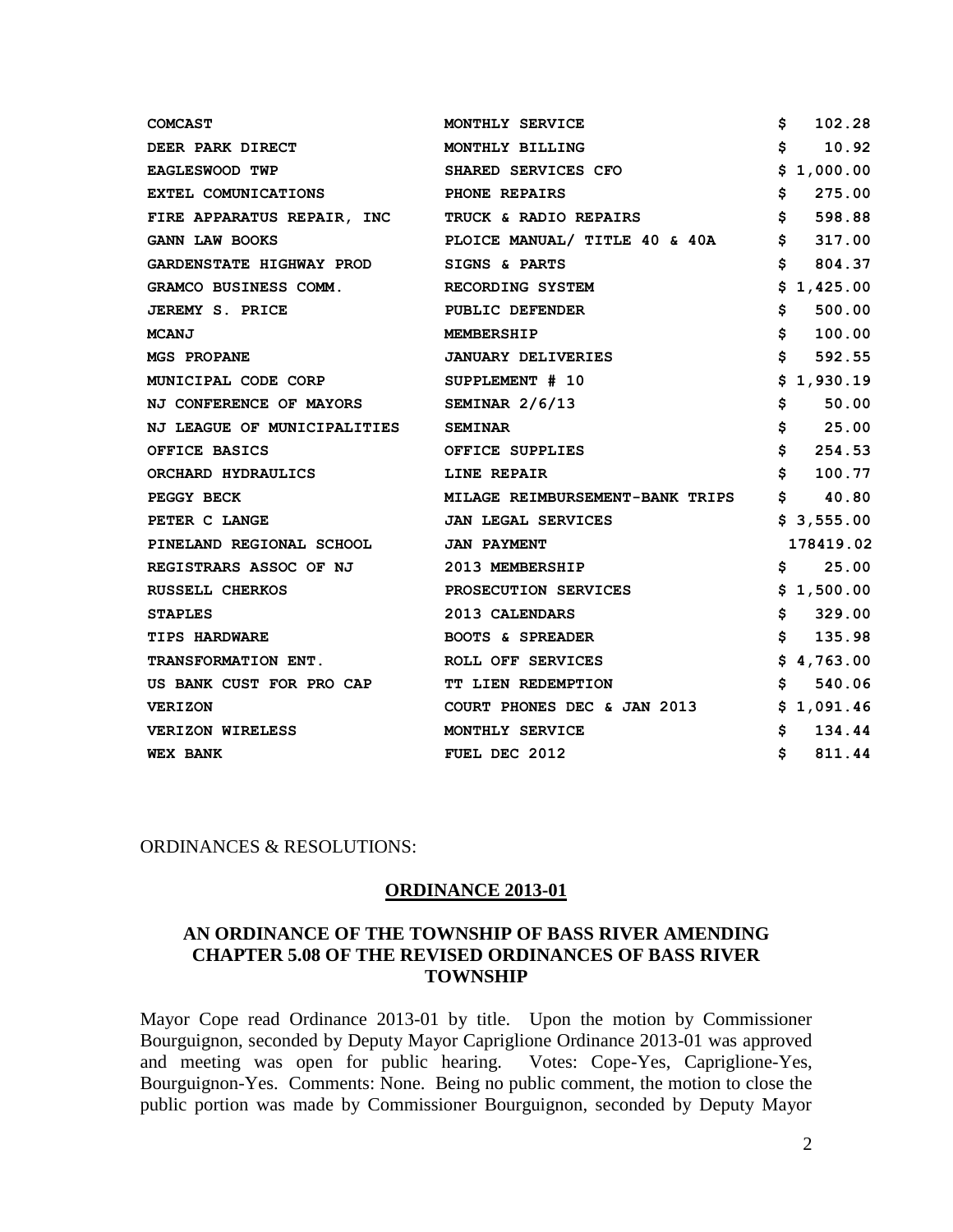Capriglione. All in favor and meeting was closed for public comment. The motion to adopt Ordinance 2013-01 was made by Commissioner Bourguignon, seconded by Deputy Mayor Capriglione. Votes: Cope-Yes, Capriglione-Yes, Bourguignon-Yes. All in favor and Ordinance 2013-01 was hereby adopted.

#### *TOWNSHIP OF BASS RIVER Ordinance 2013-01*

### *AN ORDINANCE OF THE TOWNSHIP OF BASS RIVER AMENDING CHAPTER 5.08 OF THE REVISED ORDINANCES OF BASS RIVER TOWNSHIP*

*WHEREAS, the Bass River Township Board of Commissioners finds that there is a need to modify the Bass River Township Code provisions as they currently exist under Chapter 5.08 of the revised Township Ordinances which are applicable to Junkyards; and*

*WHEREAS, the Bass River Township Board of Commissioners finds that the annual junkyard licensing application deadline of April 1st requires that testing of monitoring wells for ground water testing be performed at the junkyards during the spring months. This causes groundwater sample analysis to annually be in excess of New Jersey drinking water standards upon initial testing. Upon resampling and testing, as permitted under Section 5.08.040(B)6, the monitoring wells are found to be in compliance with NJDEP standards. This series of events occurs annually and costs the junkyard owners and the Township unnecessary expense; and*

*WHEREAS, it has been brought to the attention of the Township Board of Commissioners by the State Bureau of Fire Code Enforcement of changes and updates to the New Jersey Uniform Fire Code and necessity of compliance with same by all junkyard licensees;*

*NOW, THEREFORE, BE IT RESOLVED by the Bass River Township Board of Commissioners that Bass River Township Code Section 5.08.040A "License and application requirements" be and is hereby amended to read: "Any person, entity or junk dealer who shall own, operate or maintain any junkyard shall apply for a license from the governing body of the Township on or before July 1st of each year, commencing with July 1, 2013."*

*BE IT FURTHER RESOLVED by the Bass River Township Board of Commissioners that Bass River Township Code Section 5.080.040E be and is hereby amended to read: "Any license granted by the Township under this Chapter shall expire on the 30th day of June following issuance of the license, except as provided in Section 5.08.060 of this Chapter."* 

*BE IT FURTHER RESOLVED by the Bass River Township Board of Commissioners that the Bass River Township Code Section 5.08.050I "Regulations" be and is hereby amended to read:* 

- *1. The licensee shall at all times comply with the standards, rules and regulations set forth in the New Jersey Uniform Fire Code and all amendments and supplements thereto, a copy of which can be obtained through the State Department of Community Affairs, Division of Fire.*
- *2. A currant inspection certificate issued by the NJ Dept. of Community Affairs Division of Fire Safety will be provided with the license application.*
- *3. The licensee shall at all times keep all firefighting equipment, required pursuant to the application process, on the premises in an accessible place and maintained in operating condition. Licensee shall at all times maintain clear and accessible egress and ingress for emergency vehicles. The following minimum equipment for fire safety shall be maintained and accessible to employees during junkyard operations:*
	- *a. Portable fire extinguisher rated for class A/B/C fires.*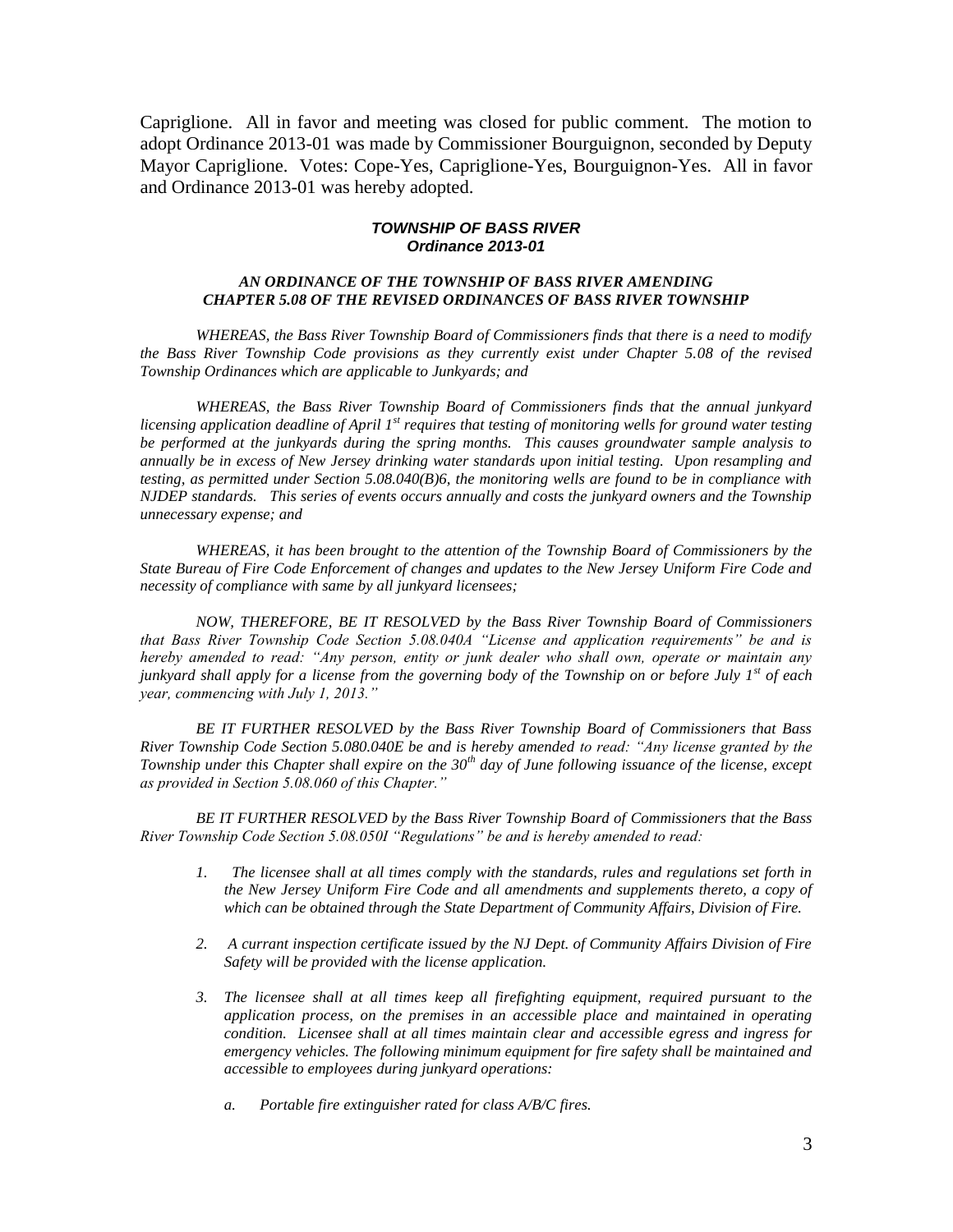*b. Telephone, labeled with the 9-1-1 dialing number for emergencies."*

*All ordinances or parts of ordinances inconsistent herewith are repealed to the extent of such inconsistency.*

### **ORDINANCE 2013-02**

# **AN ORDINANCE OF THE TOWNSHIP OF BASS RIVER AMENDING CHAPTER 8.04 OF THE REVISED ORDINANCES OF BASS RIVER TOWNSHIP**

Commissioner Bourguignon made the motion to introduce Ordinance 2013-02 upon first reading by title. The motion was seconded by Deputy Mayor Capriglione. Votes: Cope-Yes, Capriglione-Yes, Bourguignon-Yes. All in favor and Ordinance 2013-02 was hereby approved upon first reading by title only. Second reading and public hearing scheduled for the March regular meeting.

### *TOWNSHIP OF BASS RIVER Ordinance 2013-02*

### *AN ORDINANCE OF THE TOWNSHIP OF BASS RIVER AMENDING CHAPTER 8.04 OF THE REVISED ORDINANCES OF BASS RIVER TOWNSHIP*

*WHEREAS, the Bass River Township Board of Commissioners finds that there is a need to modify the Bass River Township Code provisions as they currently exist under Chapter 8.04 of the revised Township Ordinances which are applicable to Campgrounds; and*

*WHEREAS, the Bass River Township Board of Commissioners finds that the annual campground licensing application deadline of January 1st requires campground owners and operators to submit the necessary annual operating fee during months that the campsites are not in operation and not generating income for the campground owners; and*

*WHEREAS, the Board of Commissioners finds and determines that this amendment will lessen the financial burden on the campground owners during the months when they are not in operation; and* 

*WHEREAS, the Board of Commissioners further finds and determines that the current Bass River Township Campground Code as it currently exits is not in accordance with the New Jersey State Sanitary Code Chapter IX governing Campgrounds and amends same as follows.*

*NOW, THEREFORE, BE IT ORDAINED by the Bass River Township Board of Commissioners that Bass River Township Code Section 8.04.040 "Campground Code" be and is hereby amended as follows:* 

#### *8.04.040 Campground code.*

*A. No person shall occupy as owner, or occupant, or shall rent or make available to another for occupancy, any camp unit, or supporting facilities, for the purpose of living thereon, which does not conform to the provisions of this Campground Code.* 

*B. Registration Of campers. The owner or designated manager of every campground shall maintain a log of every camper who uses campground facilities. The log shall contain:*

*a. the camper's name and place of residence.*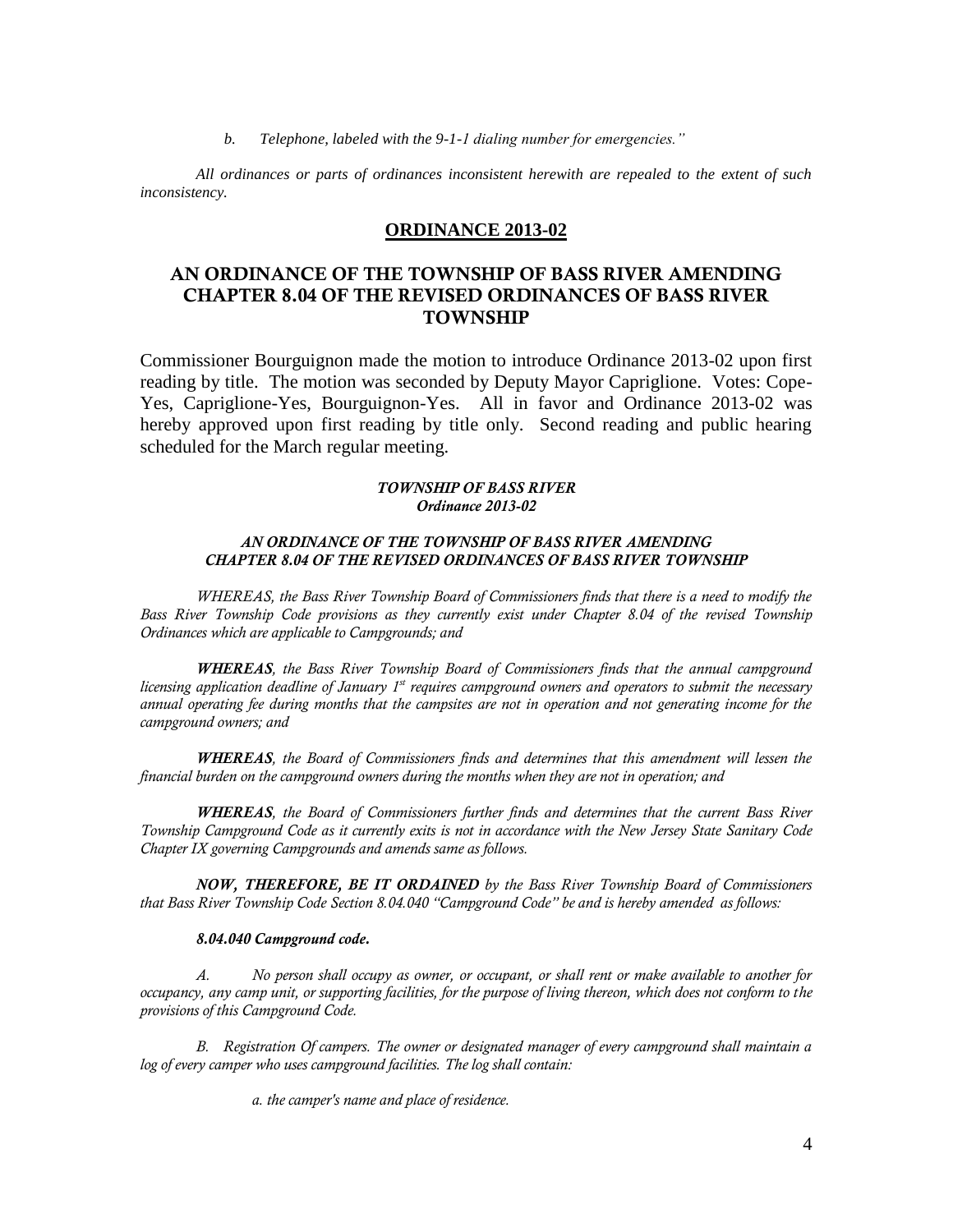*b. the number of people in the camper's party. c. the license number and type of camping vehicle or unit and the make, model, year of manufacture and license number of any motor vehicle. d. time and date of arrival and departure.*

*C. No campsite shall be less than one hundred feet (100') from a public highway right-of-way. No campsite shall be less than one hundred feet (100') from a property line.*

*D. Fireplaces. Camping and/or cooking fires shall be confined entirely to fireplaces which shall be located in a safe, convenient location, meeting the approval of the State Fire Warden having jurisdiction over the area involved. Said fireplaces shall be located where they will not constitute a fire hazard to vegetation, undergrowth, trees or camping units.*

*E. Individual point or driven wells, dry wells, springs, and other sources of supply may be used only for wilderness camps where all campsites are separated by more than one hundred fifty (150) feet and only if approved by the State Department of Health or the local Board of Health. Such sources of supply shall be properly located, constructed and maintained to avoid contamination of the water therefrom.*

*F. Privies, and pit toilets shall be permitted only in wilderness camps where all campsites are separated by more than one hundred fifty (150) feet; shall be constructed of material permitting satisfactory cleaning; and shall be provided with adequate natural lighting and ventilation.*

*G. Where sewage is to be effected by subsurface means, no more than twenty (20) campsites shall be connected to one disposal unit and the facilities shall be designated and constructed in accordance with the requirements of Standards for the Construction of Individual Subsurface Sewage Disposal Systems (N.J.A.C. 7:9- 2) and the New Jersey Water Pollution Control Act Regulations (N.J.A.C. 7:14) promulgated by the Department of Environmental Protection and shall be approved by the local health authority and the Department of Environmental Protection.*

*H. (1) Every application for a permit to construct or expand a campground shall be accompanied by payment to the Building inspector of an application fee of \$720.00 to cover the cost of professional review of site plans in accordance with these and other Township standards and regulations, site inspections and other expenses. In the event the professional and other services required exceed the amount of the fee, the applicant will be billed for such excess costs prior to final approval. In the event said professional and other services cost less than the amount of the required application fee, any portion of the fee remaining upon final approval or disapproval shall be returned to the applicant. The fee requirements of this paragraph shall not apply to any proposed modification or alteration to an existing building which is situated in an existing approved camp-ground which modification or alteration:*

*(a) will not change the use of the building;*

*(b) will not add a new story to the building;*

- *(c) will not exceed one thousand (1,000) square feet which includes but is not necessarily limited to porches and other such uncovered appurtenances;*
- *(d) will not substantially alter or affect the existing environment.*

*(2) Upon certification to the Township Board of Commissioners by the Building Inspector that the construction or expansion of a campground has been completed in accordance with all applicable requirements, and upon a payment to the Township Clerk of the annual operating permit fee hereinafter provided, the Township Board of Commissioners shall issue a license permitting the operation of said new or expanded campgrounds.*

*(3) It shall be unlawful for any person or corporation to maintain or operate a campground within the*  limits of Bass River Township without first obtaining a campground operating permit from the Board of *Commissioners of Bass River Township.*

*(4) Each campground operating permit shall expire on June 30th. A new operating permit shall and may be obtained from the Township Clerk, upon approval of the Board of Commissioners for each new operating season in which operation of the then existing campground is sought to be continued provided, however, that no*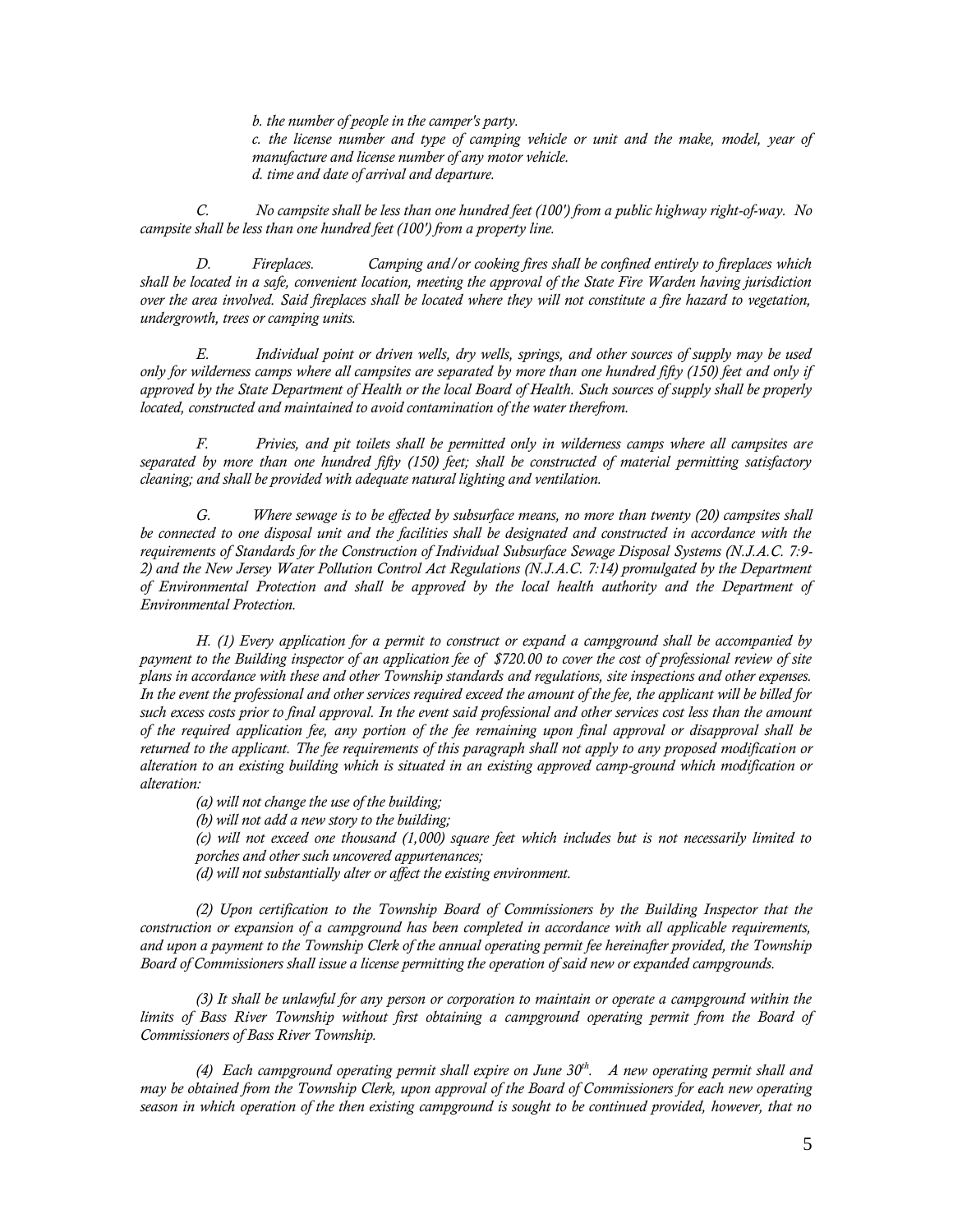such permit shall be issued if there is outstanding and unresolved any notice of an alleged violation issued pursuant *to this or other applicable Township ordinances. Any person, or entity who shall own, operate or maintain any campground within the Township of Bass River shall apply for a license from the governing body of the Township on or before July 1st of each year, commencing with July 1, 2013.*

*(5) The annual operating permit fee for every campground in Bass River Township is hereby fixed at \$200.00 for campgrounds including up to fifty (50) campsites plus \$4.00 for each campsite in excess of fifty (50).* 

*(6) In addition to the fees listed in subsection (5) above, a fee of six dollars (\$6.00) per stored camping unit shall be due and payable as of July 1st of each year.* 

*I. Any mobile home, as defined in the Zoning Ordinance of the Township of Bass River and amendments and supplements thereto, which has heretofore been located in a licensed trailer park pursuant to the terms of an ordinance entitled "An Ordinance for the Regulation and Licensing of Trailers and Trailer Camps within the Township of Bass River, County of Burlington and State of New Jersey" and amendments and supplements thereto and any mobile home park as defined in the Zoning Ordinance of the Township of Bass River and amendments and supplements thereto which may previously have been licensed under either or both of the above-mentioned ordinances, be and are hereby declared to be nonconforming uses by virtue of the Zoning Ordinance of the Township of Bass River and amendments and supplements thereto. Any such nonconforming mobile home park which may exist in the Township of Bass River is expressly subject to the provisions of this ordinance where applicable including the fee requirements in Section XI hereinabove set forth. Only one annual operating permit fee per year shall be required under the terms of this ordinance for any one campground or nonconforming mobile home park if one may exist or any combination thereof. However, in the event that a nonconforming mobile home occupies a site in any campground, nonconforming mobile home park, or combination thereof, all of which are regulated by the terms of the within ordinance, the operator of such campground, nonconforming mobile home park, or combination thereof shall pay to the*

*Township a monthly fee in the amount of \$18.00 for each such nonconforming mobile home occupying a site in such campground, nonconforming mobile home Park, or combination thereof for each month or part thereof as said space is occupied. In addition, the operator shall file a statement under oath of the first of each month with the Township Clerk stating the number of sites occupied during the previous month.*

*J. Any person, firm or corporation who shall violate the provisions of this ordinance shall, upon conviction, be punished by a fine not exceeding \$500.00 or be imprisoned in the Burlington County jail for a period not to exceed ninety (90) days or shall suffer both such fine and such imprisonment, and each illegally occupied campsite shall be deemed to constitute a separate and distinct offense for each day during any part of which such violation is permitted to exist.*

*K. In any case where there are conflicts between the standards contained in this ordinance or the campground code adopted hereby, and any other Bass River Township ordinance or regulation, as they may apply to new or expanded campground applications, the more stringent standard or requirement shall be deemed to apply.*

*L. The storage of mobile homes is prohibited in all campgrounds.*

*8.04.050 Amended. Is deleted in its entirety.* 

*BE IT FURTHER ORDAINED that all other provisions of the Township Code currently in effect, are hereby saved from repeal, and shall remain in full force and effect;* 

*BE IT FURTHER ORDAINED that if any provision of any section, subsection, paragraph, subdivision or clause of this ordinance shall be judged invalid by a court of competent jurisdiction, such order of judgment shall not affect or invalidate the remainder of any section, subsection, paragraph, subdivision, or clause of this ordinance.*

*BE IT FURTHER ORDAINED that this ordinance shall take effect upon proper passage and in accordance with the law.*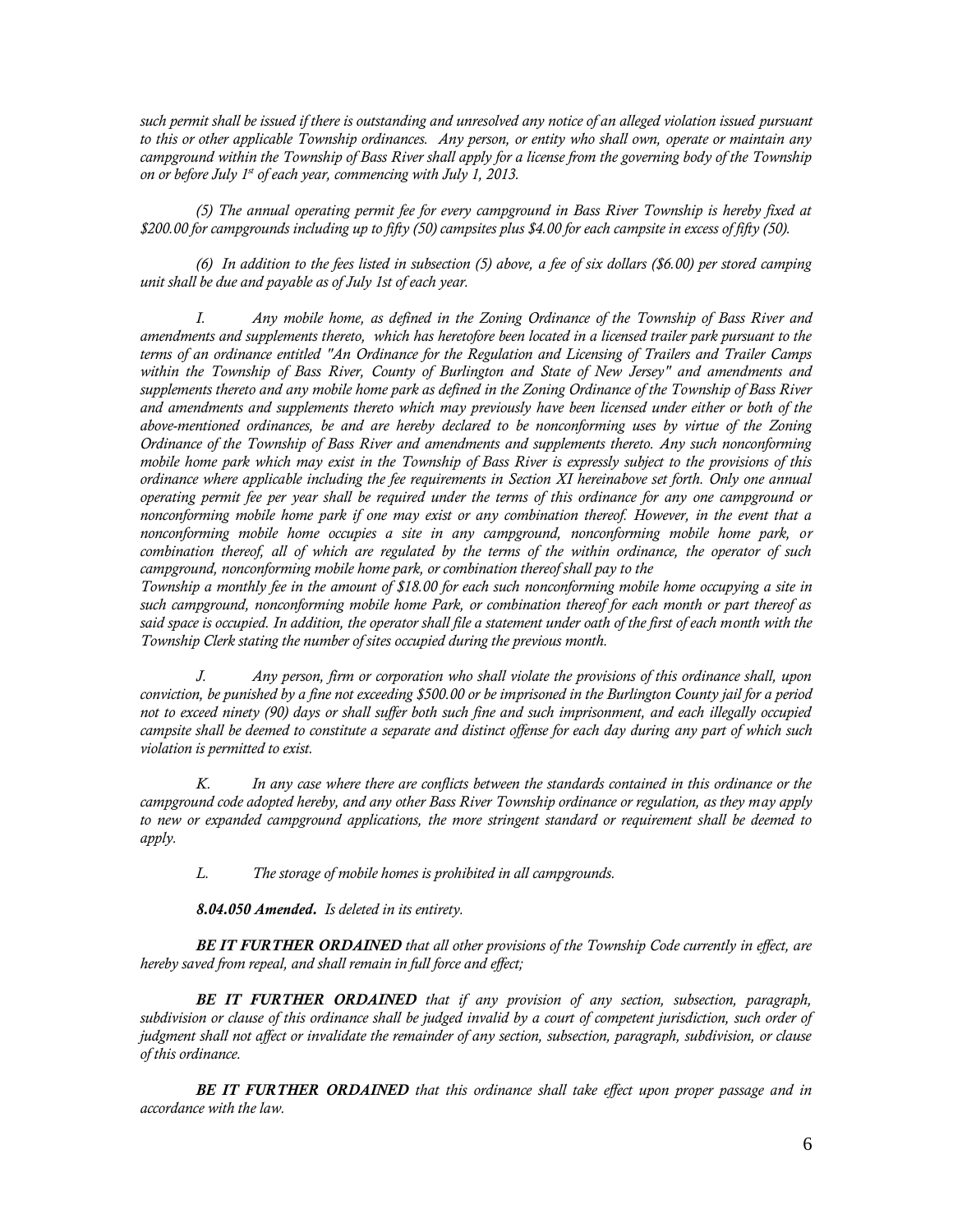#### **RESOLUTION 2013-25**

### **READ ACROSS AMERICA PROCLAMATION**

The motion was made by Commissioner Bourguignon, seconded by Deputy Mayor Capriglione to approve Resolution 2013-25. Votes: Cope–Yes, Capriglione-Yes, Bourguignon-Yes. All in favor and Resolutions 2013-25 was hereby approved.

#### *PROCLAMATION*

#### *RESOLUTION 2013-25*

*WHEREAS, the citizens of Bass River Township stand firmly committed to the promoting of reading as the catalyst for our students' future academic success, their preparation for America's jobs of the future, and their ability to compete in a global economy; and*

*WHEREAS, Bass River Township has provided significant leadership in the area of community involvement in the education of our youth, grounded in the principal that educational investment is the key to the community's well-being and long-term quality of life; and*

*WHEREAS, NEA's Read Across America, a national celebration of reading, will be conducted in March 1, 2013, which would have been the 109th birthday of Theodor Seuss Geisel, better known as Dr. Seuss; and*

*WHEREAS, Read Across America-NJ is being conducted statewide by the New Jersey Education Association, in partnership with the New Jersey League of Municipalities, the New Jersey Library Association and their local affiliates across the state to promote reading and adult involvement in the education of our community's students:*

*NOW, THEREFORE, BE IT RESOLVED that the Board of Commissioners of the Township of Bass River calls on the citizens of Bass River Township to assure that every child is in a safe place reading together with a caring adult on March 1, 2013;*

*AND BE IT FURTHER RESOLVED that this body enthusiastically endorses NEA's Read Across America and Read Across America-NJ, and recommits our community to engage in programs and activities to make American's children the best readers in the world.*

#### **RESOLUTION 2013-26**

# **RESOLUTION OF THE TOWNSHIP OF BASS RIVER COUNTY OF BURLINGTON, STATE OF NEW JERSEY AUTHORIZING THE TRANSFERS BETWEEN BUDGET APPROPRIATIONS DURING THE LAST TWO MONTHS OF THE FISCAL YEAR AND THE FIRST THREE MONTHS OF THE ENSUING YEAR**

The motion was made by Mayor Cope, seconded by Commissioner Bourguignon to approve Resolution 2013-26. Votes: Cope–Yes, Capriglione-Yes, Bourguignon-Yes. All in favor and Resolution 2013-26 was hereby approved.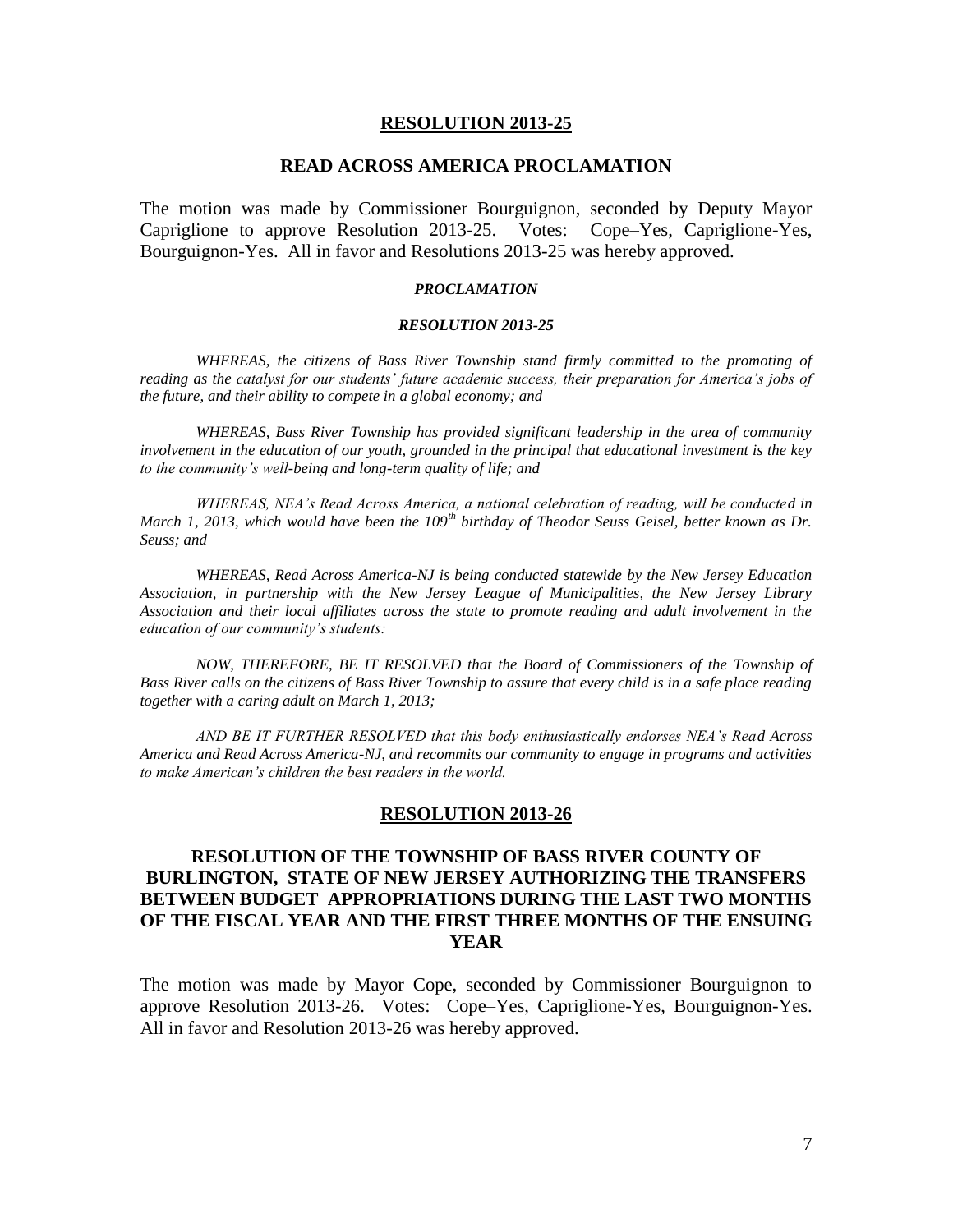#### *RESOLUTION NO. 2013-26*

#### *RESOLUTION OF THE TOWNSHIP OF BASS RIVER COUNTY OF BURLINGTON, STATE OF NEW JERSEY AUTHORIZING THE TRANSFERS BETWEEN BUDGET APPROPRIATIONS DURING THE LAST TWO MONTHS OF THE FISCAL YEAR AND THE FIRST THREE MONTHS OF THE ENSUING YEAR*

*WHEREAS, transfers are permitted between budget appropriations during the last two months for the fiscal year, and the first three months of the ensuing year;*

*NOW THEREFORE BE IT RESOLVED by the Governing Body, Township of Bass River, County of Burlington, New Jersey; that transfers between 2012 Budget Appropriations are made as follows:*

| <b>CURRENT</b>         | From      | Tо       |  |
|------------------------|-----------|----------|--|
| Convenience Center S&W | \$700.00  |          |  |
| Convenience Center O&E |           | \$700.00 |  |
|                        | \$ 700.00 | \$700.00 |  |

*NOW THEREFORE BE IT RESOLVED, by the Governing Body of the Township of Bass River, County of Burlington, New Jersey as follows:*

- *1. That the Governing Body hereby authorizes the necessary transfers for the year 2012.*
- *2. That a certified copy of this resolution shall be kept on file at the Municipal Clerk's office and be forwarded to the Township's Certified Municipal Finance Officer.*

### **RESOLUTION 2013-27**

# **A RESOLUTION OF THE TOWNSHIP OF BASS RIVER, COUNTY OF BURLINGTON, STATE OF NEW JERSEY GIVING APPROVAL FOR A COIN DROP WITHIN THE TOWNSHIP OF BASS RIVER, SUBJECT TO APPROVALS BY COUNTY AND/OR STATE OFFICIALS**

The motion was made by Commissioner Bourguignon, seconded by Deputy Mayor Capriglione to approve Resolution 2013-27. Votes: Cope–Yes, Capriglione-Yes, Bourguignon-Yes. All in favor and Resolutions 2013-27 was hereby approved.

#### *RESOLUTION 2013-27*

#### *A RESOLUTION OF THE TOWNSHIP OF BASS RIVER, COUNTY OF BURLINGTON, STATE OF NEW JERSEY GIVING APPROVAL FOR A COIN DROP WITHIN THE TOWNSHIP OF BASS RIVER, SUBJECT TO APPROVALS BY COUNTY AND/OR STATE OFFICIALS*

*WHEREAS, the New Gretna Volunteer Fire Company has provided an application to the Township of Bass River to hold a coin drop; and*

*WHEREAS, Bass River Township's local ordinance allow for such events, subject to approval by County and/or State Officials.*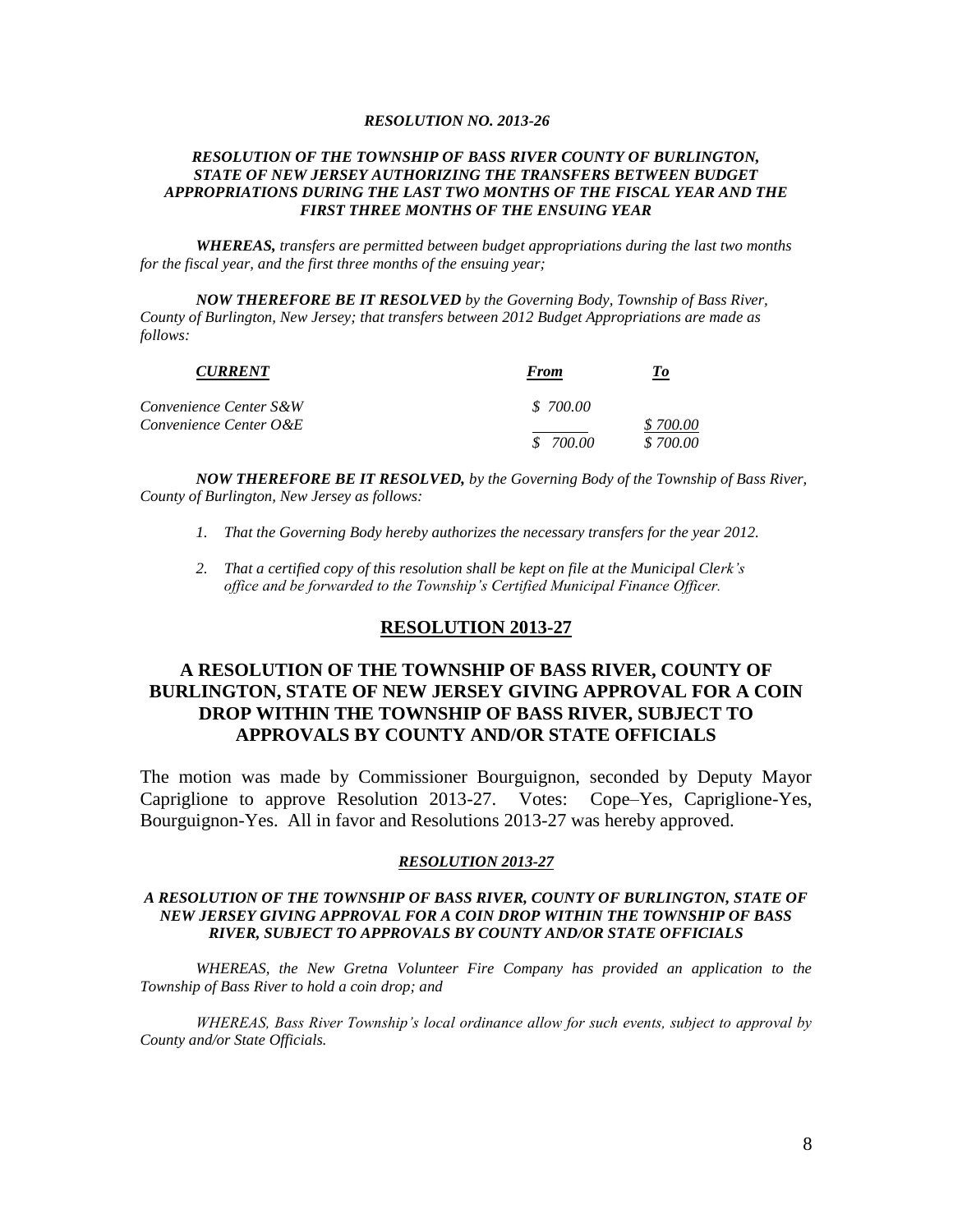*THEREFORE, BE IT RESOLVED by the Board of Commissioners of the Township of Bass River that the following schedule for coin drops by the New Gretna Volunteer Fire Company have been approved at locations(s) listed below:*

*LOCATION: Burlington County Route 679 a.k.a. North Maple Avenue, New Gretna and Route 9, New Gretna. Time from 0700-1700.*

| DATES: | April 14   | alternate | April 21, 2013         |
|--------|------------|-----------|------------------------|
|        | June 30    | alternate | <i>July 7, 2013</i>    |
|        | August 18  | alternate | <b>August 25, 2013</b> |
|        | October 13 | alternate | October 20, 2013       |

*BE IT FURTHER RESOLVED that a copy of this resolution be forwarded to the New Gretna Volunteer Fire Company and the Burlington County Engineer's Office for submission to the Board of Chosen Freeholders for approval.*

#### **RESOLUTION 2013-28**

### **A RESOLUTION APPOINTING DESIGNEE TO SERVE AS TRUSTEE TO GREAT BAY REGIONAL EMS**

The motion was made by Mayor Cope, seconded by Commissioner Bourguignon to approve Resolution 2013-28. Votes: Cope–Yes, Capriglione-Abstain, Bourguignon-Yes. Majority in favor and Resolutions 2013-28 was hereby approved.

#### *RESOLUTION 2013-28*

#### *A RESOLUTION APPOINTING DESIGNEE TO SERVE AS TRUSTEE TO GREAT BAY REGIONAL EMS*

*WHEREAS, there exists a need for a Trustee to be designated for Great Bay Regional EMS for the Township of Bass River;*

*NOW, THEREFORE, BE IT RESOLVED that Nicholas Capriglione, be and hereby is appointed as designee Trustee of the Great Bay Regional EMS for the period of one year affective 1/1/2013- 12/31/2013.*

#### **RESOLUTION 2013-29**

### **TAX OFFICE RESOLUTION**

The motion was made by Mayor Cope, seconded by Commissioner Bourguignon to approve Resolution 2013-29. Votes: Cope–Yes, Capriglione-Yes, Bourguignon-Yes. All in favor and Resolutions 2013-29 was hereby approved.

#### *RESOLUTION 2013-29*

*WHEREAS, the amount of \$540.06 has been received by the Tax Collector for redemption of Tax Sale Certificate #12-09 on Block 31.A Lot 1 assessed to Douglas McClure; and*

*WHEREAS, the amount of \$540.06 is the correct amount to redeem;*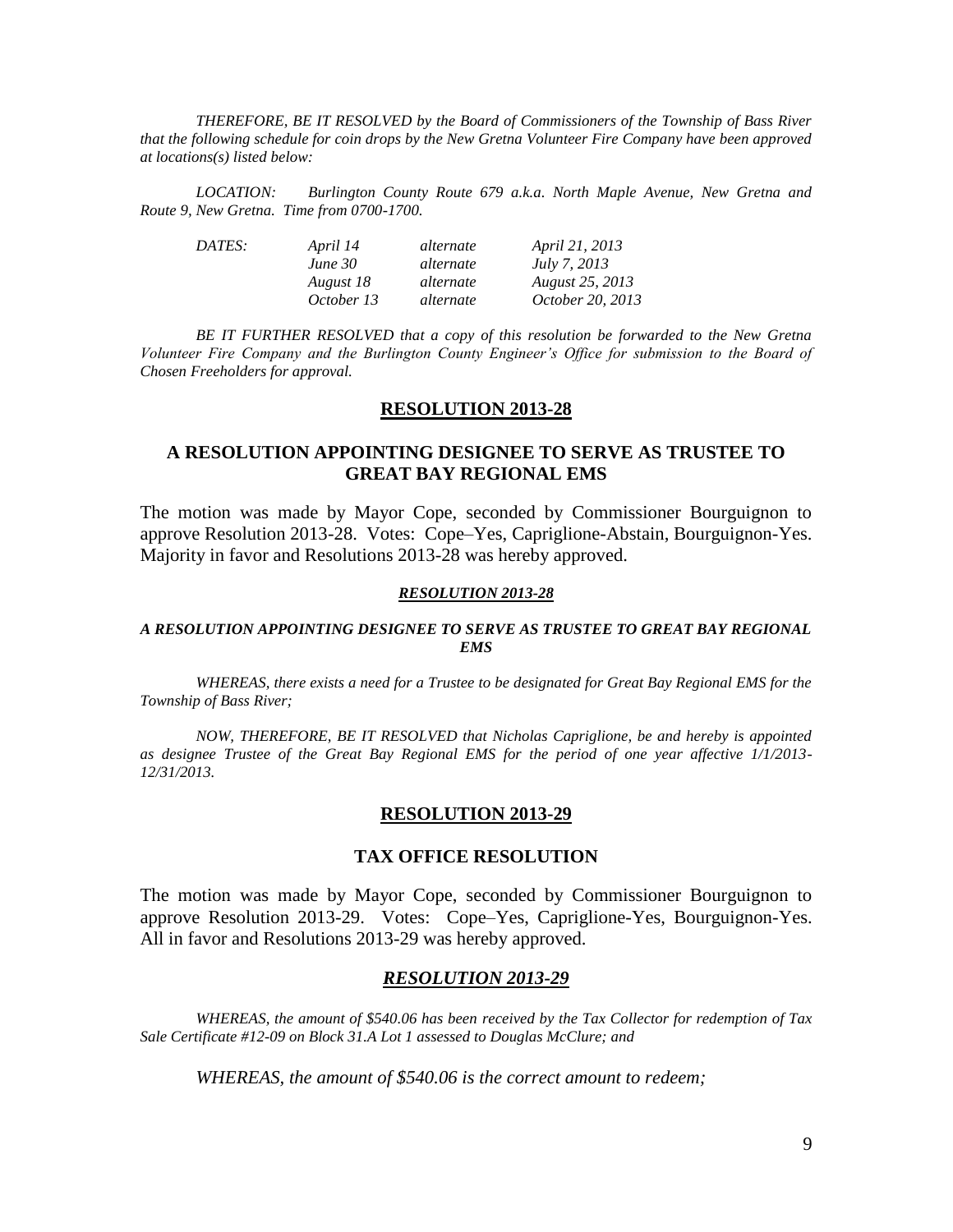*NOW THEREFORE, BE IT RESOLVED, that the Mayor of Bass River Township is authorized to cancel the lien held by the Township of Bass River.*

### **RESOLUTION 2013-30**

# **A RESOLUTION AUTHORIZING AERIAL MOSQUITO CONTROL OPERATIONS BY BURLINGTON COUNTY**

The motion was made by Commissioner Bourguignon, seconded by Deputy Mayor Capriglione to approve Resolution 2013-30. Votes: Cope–Yes, Capriglione-Yes, Bourguignon-Yes. All in favor and Resolutions 2013-30 was hereby approved.

#### *RESOLUTION 2013-30*

#### *AUTHORIZATION FOR AERIAL MOSQUITO CONTROL*

*On behalf of the Bass River Township, I hereby authorize the Burlington County Health Department – Division of Mosquito Control to perform aerial applications of pesticides for mosquito control over Bass River Township during 2013. Areas to be treated contain populations of mosquitoes that are considered a nuisance, a health hazard, or both.*

*It is my understanding that all insecticides and aircraft to be used are those approved for aerial application by both State and Federal Governments. I also understand that applications will be made by helicopter or airplane by licensed commercial applicator(s) contracted by the Division of Mosquito Control.*

*Prior to performing aerial applications over Bass River Township, The Burlington County Health Department – Division of Mosquito Control will notify Burlington County Central Communications.*

*The authorization is in accordance with Federal Aviation Administration regulations and must be renewed annually.*

### **RESOLUTION 2013-31**

# **A RESOLUTION OF THE TOWNSHIP OF BASS RIVER ADOPTING A FORM REQUIRED TO BE USED FOR THE FILING OF NOTICES OF TORT CLAIM AGAINST THE TOWNSHIP OF BASS RIVER IN ACCORDANCE WITH THE PROVISIONS OF THE NEW JERSEY TORT CLAIMS ACT,**  *N.J.S.A.* **59:8-6.**

The motion was made by Commissioner Bourguignon, seconded by Deputy Mayor Capriglione to approve Resolution 2013-31. Votes: Cope–Yes, Capriglione-Yes, Bourguignon-Yes. All in favor and Resolutions 2013-31 was hereby approved.

#### *RESOLUTION 2013-31*

*A RESOLUTION OF THE TOWNSHIP OF BASS RIVER ADOPTING A FORM REQUIRED TO BE USED FOR THE FILING OF NOTICES OF*  **TORT CLAIM AGAINST THE TOWNSHIP OF BASS RIVER IN**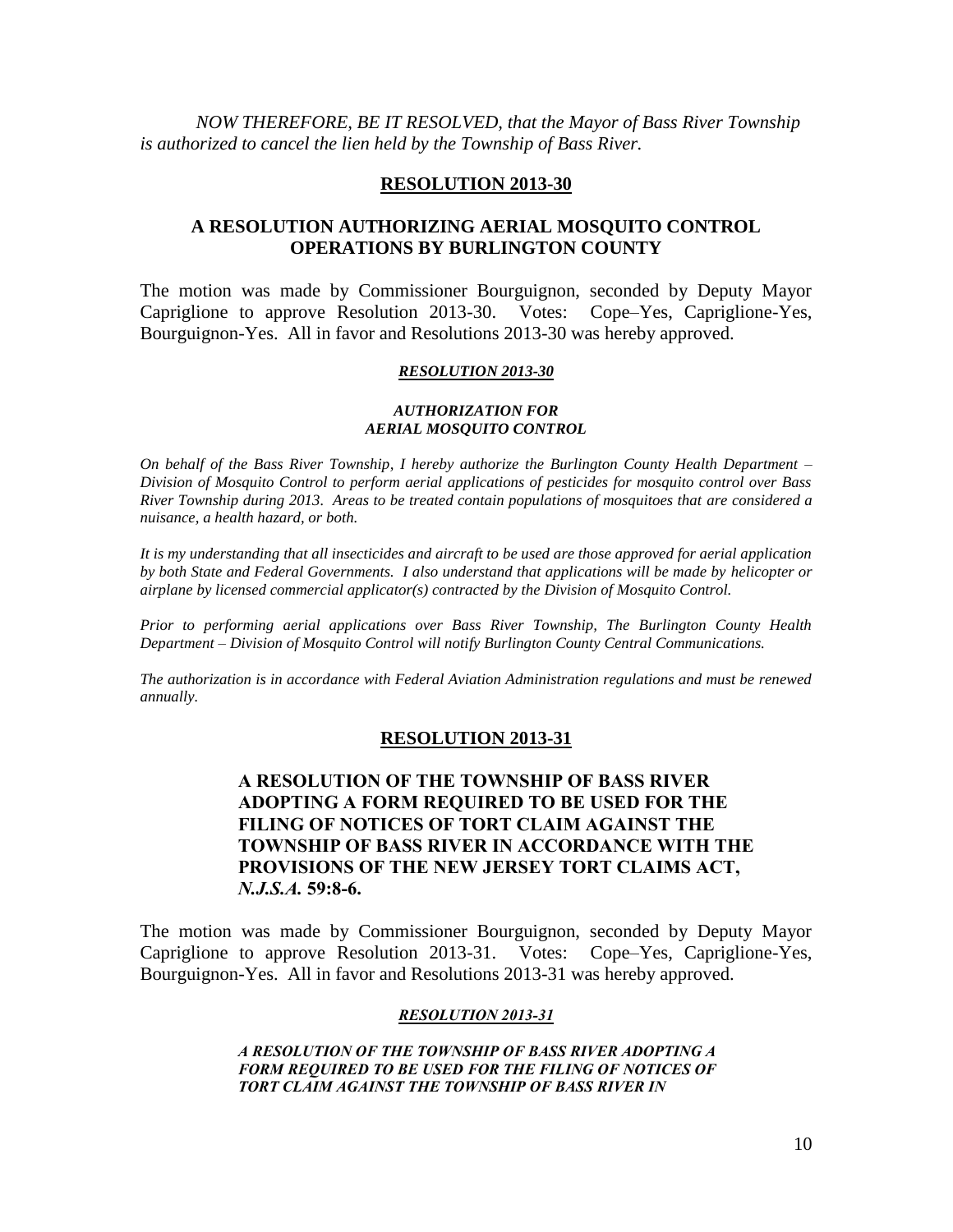#### *ACCORDANCE WITH THE PROVISIONS OF THE NEW JERSEY TORT CLAIMS ACT, N.J.S.A. 59:8-6.*

*WHEREAS, the New Jersey Tort Claims Act, N.J.S.A. 59:8-6, provides that a public entity may adopt a form to be completed by claimants seeking to file a Notice of Tort Claim against the public entity, and*

*WHEREAS, the Township of Bass River is a public entity covered by the provisions of the New Jersey Tort Claims Act,, and*

*WHEREAS, the Township of Bass River deems it advisable, necessary and in the public interest to adopt a Notice of Tort Claim form in the form attached hereto and made a part hereof, and*

*NOW, THEREFORE, BE IT RESOLVED by the Governing Body of the Township of Bass River, assembled in public session this 4th day of February, 2013, that the attached Notice of Tort Claim form be and hereby is adopted as the official Notice of Tort Claim form for the Township of Bass River, and*

*BE IT FURTHER RESOLVED, that all persons making claims against the Township of Bass River, pursuant to the New Jersey Tort Claims Act, N.J.S.A. 59:8-1, et seq., be required to complete the form herein adopted as a condition of compliance with the notice requirements of the New Jersey Tort Claims Act.*

*BE IT FURTHER RESOLVED that a certified copy shall be provided to the Administrator and Solicitor of the Burlington County Municipal Joint Insurance Fund for their information and records.*

### REPORTS:

The following reports were noted.

Report of Solicitor Report of Municipal Court Dog Report Report of Safety Coordinator

PUBLIC COMMENT:

The meeting was open for public comment at 7:41 p.m. upon a motion by Commissioner Bourguignon, seconded by Deputy Mayor Capriglione. All in favor.

Ms. Joan Fritz asked how to find the zone on the flood may where their home is located. A website is available to look up the particular property.

Mr. Garrison said that he will not have a report from his insurance company until the next week. He will not have any information to provide the township for submittal to FEMA. Mayor told him that a request may still be submitted by the Township without the report.

Mrs. R. Bourguignon asked why the township is paying for syringes for the rabies clinic. Answer was the State is no longer covering the cost of the syringes.